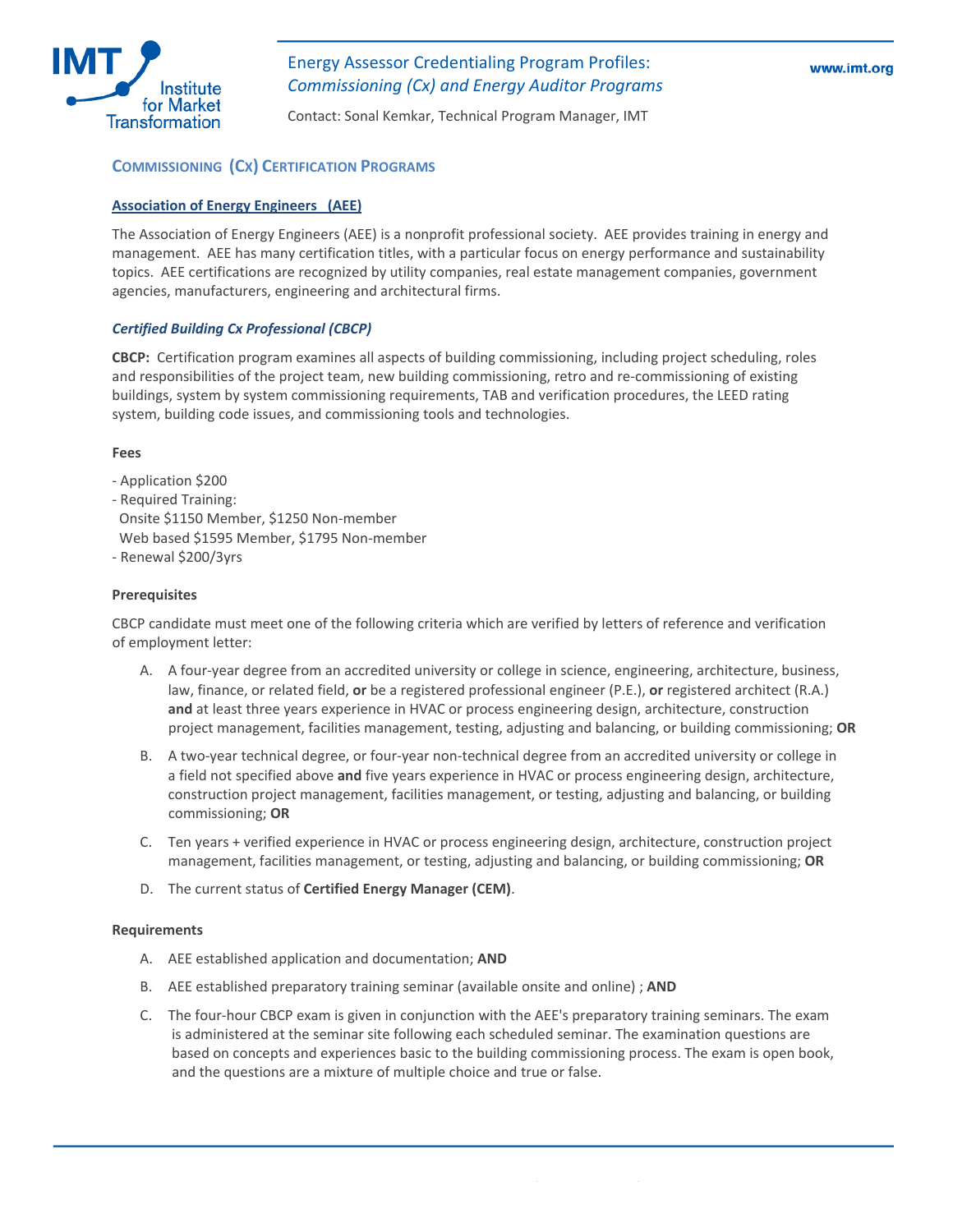

Contact: Sonal Kemkar, Technical Program Manager, IMT

- 1. Typical Project Schedule Commissioning Perspective
- 2. Project Team
- 3. Concept / Programming Phase Objectives
- 4. Design Phase Objectives
- 5. Construction Phase Objectives
- 6. Acceptance Plan Objectives
- 7. RCx & ReCx Concept/Programming Phase Objectives
- 8. Investigation Phase Objectives
- 9. Project Turnover Objectives: Final Report
- 10. Building Envelope
- 11. Electrical Systems
- 12. Site & Landscape Systems
- 13. Other Systems
- 14. USGBC & the LEED Rating System
- 15. Commissioning Guidelines
- 16. Commissioning & the Federal Government
- 17. Commissioning Tools & Technologies

#### **Continuing Education & Recertification**

- A. A CBCP must accumulate ten (10) professional credits every three years to maintain certification.
	- 1. Continued employment in building commissioning activities = 1 credit/yr
	- 2. Membership in a professional engineering society = 1 credit/yr (3 max)
	- 3. Continuing education in building commissioning related seminars and college courses (including onsite or online) = 2 credits/CEU or 2 credits/10 contact hours or 1 credit/LEED AP
	- 4. Professional awards or papers presented and published re: building commissioning = 2 credits each
	- 5. Offices held in a professional engineering society = 1 credit/yr

## **AABC [Commissioning](http://www.commissioning.org/) Group (ACG)**

The AABC Commissioning Group (ACG) is a non‐profit association of certified commissioning authorities, related to the advancement of professional, independent commissioning services through education, training, and certification of qualified firms and individual architects and engineers.

## *Certified [Commissioning](http://www.commissioning.org/membershipcertification/default.aspx) Authority (CxA)*

**CxA:** Membership and certification are open to independent commissioning companies that meet the requirements for membership. The company's designates an individual that will be eligible to take the ACG certification exam. If the candidate passes the examination, the individual and company for which he or she works is granted certification as an ACG Certified Commissioning Authority (CxA). Certification is issued in the name of the company and designated individual.

(Associate Membership is available to individuals who subscribe to the goals and objectives of ACG, but are not actively engaged in providing services as a commissioning authority. Associate membership does not require or imply ACG Certification.)

#### **Fees**

- ‐ Application/Examination \$250
- ‐ Firm Renewal \$1500/yr
- ‐ Designated Professional CxA Renewal \$100/each/yr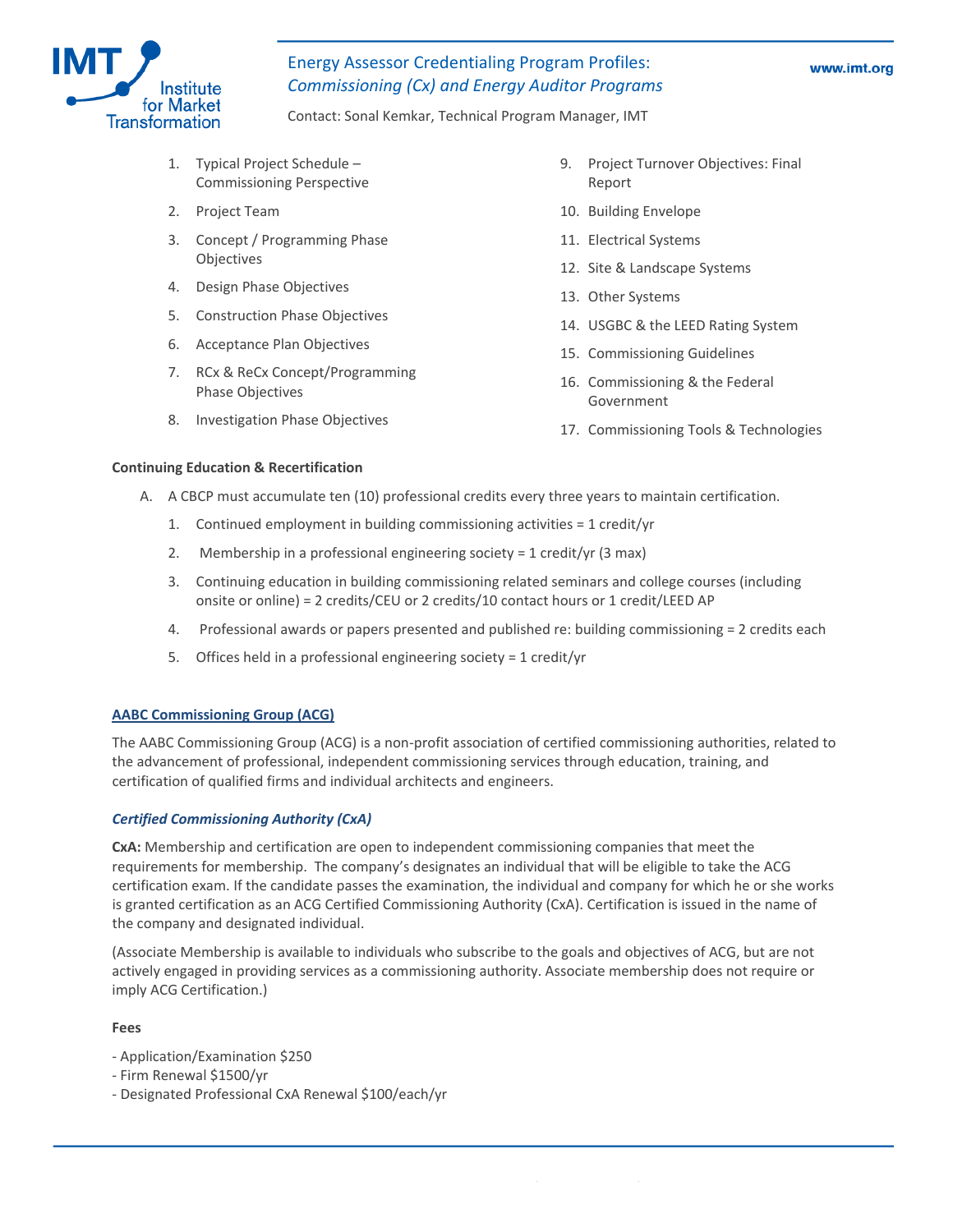

Contact: Sonal Kemkar, Technical Program Manager, IMT

#### **Prerequisites**

- A. Firm must be a member of ACG and qualify as an independent commissioning firm.
	- 1. To qualify as independent, a commissioning company must have no affiliation with manufacturers of equipment or system components, general or installing contractors, or any other person or company which could affect the ability of the member to render an independent commissioning report; **AND**
- B. The firm must employ at least one registered architect (R.A.), professional engineer (P.E.) or certified Test and Balance Engineer (TBE), who will be the company's designated representative, who is responsible for overseeing all commissioning activities.
	- 1. Exceptions may be made on case by case method by ACG Board; **AND**
- C. Firm must have completed at least three documented commissioning projects.

#### **Requirements**

- A. ACG established application and documentation; **AND**
- B. Designated representative who is responsible for overseeing all commissioning activities must pass CxA exam on site or with optional training. The 3‐hour, multiple‐choice examination is based on material contained in the *ACG Commissioning Guideline*.
	- 1. HVAC Cx Cost/Benefit Analysis
	- 2. Selecting a Cx Provider
	- 3. The HVAC Commissioning Team
	- 4. Comprehensive HVAC Cx
	- 5. Construction HVAC Commissioning
	- 6. HVAC Cx in Existing Buildings
	- 7. Cx of Non-HVAC Building Systems
	- 8. Sample Request for Proposal for Commissioning Services
- **Continuing Education & Recertification**

None.

#### *Certified [Commissioning](http://www.commissioning.org/membershipcertification/commissioningtechnician.aspx) Technician (CxT)*

**CxT:** ACG's second‐tier certification: the Certified Commissioning Technician (CxT) – for those who do not yet possess the technical, industry, or commissioning experience to qualify for the CxA.

#### **Fees**

Application/Examination \$200 Annual individual renewal \$50

#### **Prerequisites**

A. CxT candidates must work for an ACG member company, under the supervision of a CxA; **AND**

- 9. Sample Specification Covering Contractor Responsibilities for HVAC
- 10. Commissioning
- 11. Sample Format for System Verification and Start‐up Checklists
- 12. Sample Functional Performance Test Checklists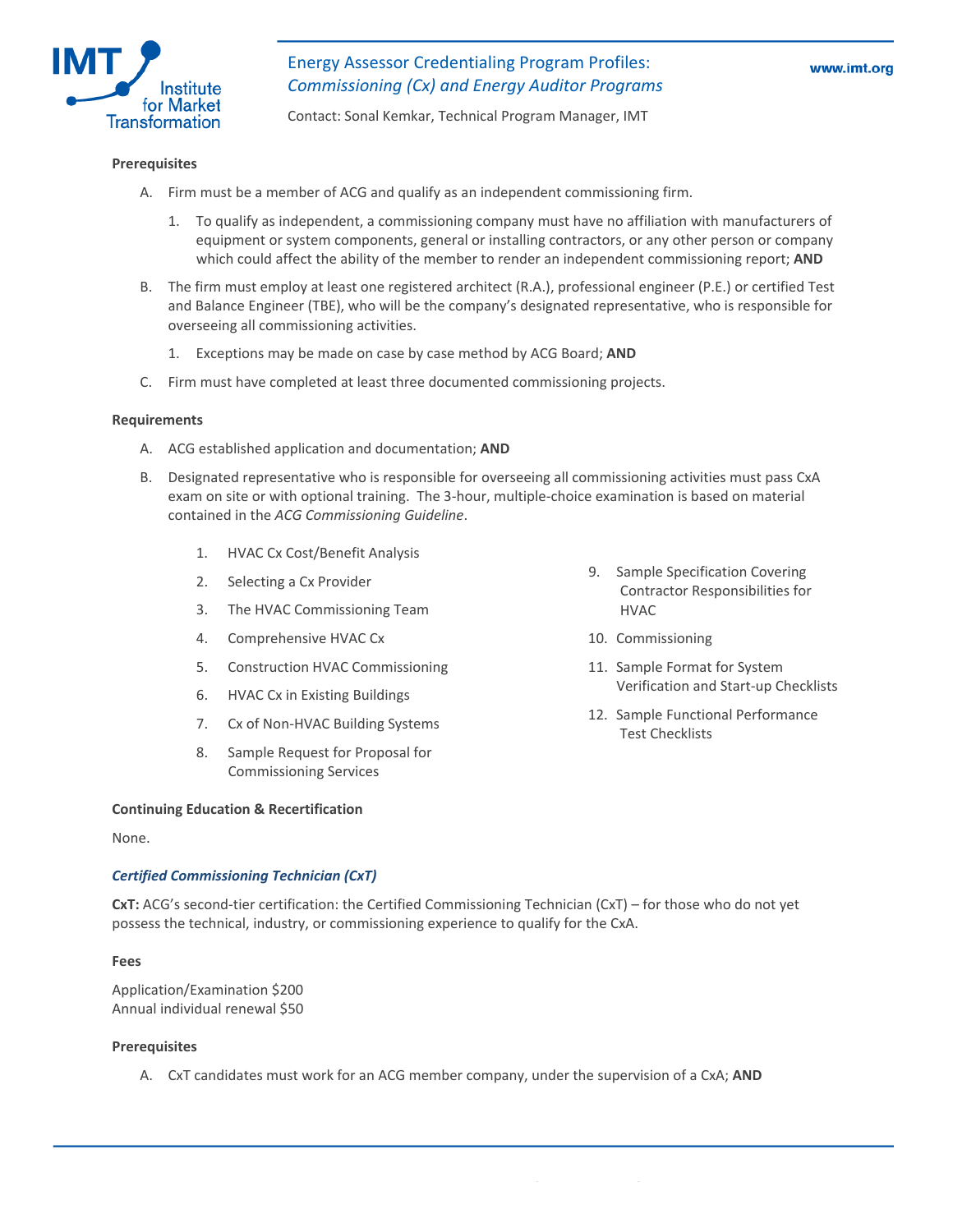

Contact: Sonal Kemkar, Technical Program Manager, IMT

- B. Minimum of two years field testing experience, with at least 6 months working for the ACG member company at which the candidate is presently employed; **AND**
- C. Endorsement by a designated professional who has passed CxA exam at ACG firm.

#### **Requirements**

- A. AABC established application and documentation; **AND**
- B. CxT candidate must attend an ACG workshop or webinar; **AND**
- C. Must pass CxT examination. The CxT exam is a 3‐hour, closed‐book, multiple‐choice examination based on material in the ACG [Commissioning](http://www.commissioning.org/commissioningguideline/) Guideline and the CxT Study Guide.

#### **Continuing Education & Recertification**

None.

#### **Building [Commissioning](http://www.bcxa.org/) Association (BCA)**

The Building Commissioning Association (BCA) provides resources on commissioning. In 1999, the BCA–Northwest became the BCA, which has expanded into a national professional association. The BCA provides technical resources and hold an annual conference related to building Cx in addition to managing a certification program for credentialed Cx professionals. The BCA focuses on identifying critical commissioning attributes and elements, rather than attempting to dictate a rigid commissioning process.

#### *Certified [Commissioning](http://www.bcxa.org/certification/index.htm) Professional (CCP)*

**CCP:** The Building Commissioning Certification Board (BCCB) was formed in 2004 as an independent arm of the BCA for the purpose of recognizing building commissioning professionals who meet the standards of the BCA. The BCCB offers certification to individuals. The BCCB also recertifies CCP's who demonstrate evidence of continued professional competence.

#### **Fees**

- ‐ Application \$350 Members, \$550 Non‐members
- ‐ Examination \$150
- ‐ Renewal \$225‐325/3 yrs

#### **Prerequisites**

| Education                                                                                                                                                                                                                                                                           | Experience                                                                                      |
|-------------------------------------------------------------------------------------------------------------------------------------------------------------------------------------------------------------------------------------------------------------------------------------|-------------------------------------------------------------------------------------------------|
| A. Four-year undergraduate degree or higher in<br>a building sciences field.*                                                                                                                                                                                                       |                                                                                                 |
| *Fields of study in building science include<br>$\circ$<br>mechanical engineering, electrical engineering,<br>construction science, construction management,<br>architecture, and other majors/fields of study<br>designed to train people for careers in the building<br>industry. | Have served for three continuous years as a Cx<br>provider, acting in a lead role.<br><b>OR</b> |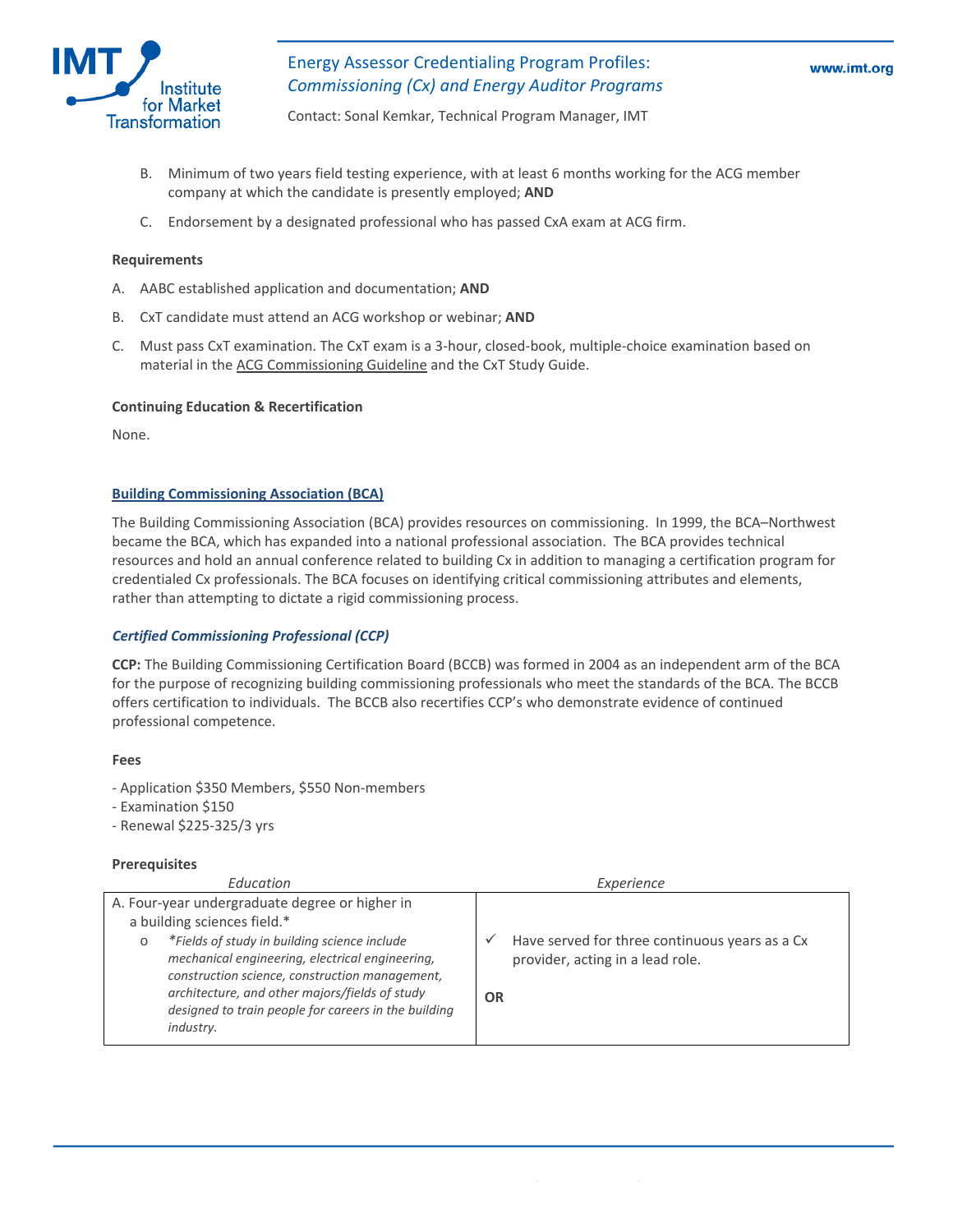

Contact: Sonal Kemkar, Technical Program Manager, IMT

| Have five years of building-related experience, and<br>✓<br>have served for three continuous years as a<br>commissioning provider, acting in a lead role.<br><b>OR</b>                                                                                                                                                                                                                                                                                                                                                                                                                                                                                                                                                                                                                                                   |
|--------------------------------------------------------------------------------------------------------------------------------------------------------------------------------------------------------------------------------------------------------------------------------------------------------------------------------------------------------------------------------------------------------------------------------------------------------------------------------------------------------------------------------------------------------------------------------------------------------------------------------------------------------------------------------------------------------------------------------------------------------------------------------------------------------------------------|
| Have 12 years of building-related* experience, and<br>$\checkmark$<br>have served for three continuous years as a<br>commissioning provider, acting in a lead role.<br><b>OR</b>                                                                                                                                                                                                                                                                                                                                                                                                                                                                                                                                                                                                                                         |
| $\checkmark$<br>Have served as the lead commissioning provider for<br>three qualifying projects3, from the design phase<br>through the completion of the construction phase<br>A qualifying project is defined as a<br>$\circ$<br>commissioning project where the applicant has<br>actively and substantially participated in the<br>following phases of the project: Projects where<br>the applicant has not participated at this<br>mandatory level should not be submitted; AND<br>Buildings commissioned must total a minimum of<br>$\checkmark$<br>150,000 square feet and \$30,000,000 construction<br>cost.<br>At any educational level, the completion of the<br>$\circ$<br>BCA Commissioning Provider training course or<br>the University of Wisconsin Commissioning<br>training course reduces the experience |
|                                                                                                                                                                                                                                                                                                                                                                                                                                                                                                                                                                                                                                                                                                                                                                                                                          |

## **AND**

F. Minimum of thirty-six continuous months of experience as a commissioning services provider in a lead project role within the five years, preceding the date of your application.

- A. BCA established application and documentation; **AND**
- . B. 2 hour examination with 125 multiple choice questions
	- 1. *Pre‐Design 5 Questions, 4% of Exam*
		- o Participate in the development of the Design Intent Document
		- o Develop a preliminary Cx plan
		- o Review program documents
	- 2. *Design 23 Questions, 18% of Exam*
		- o Review design development documents
		- o Develop Cx specifications
		- o Review final construction documents
- o Pre‐bid meeting
- o Develop contractor checklist
- 3. *Construction 66 Questions, 53% of Exam*
	- o Review submittals
	- o Create a master list of Cx equipment & systems that were defined in the statement of work
	- o Create final commissioning plan
	- o Conduct initial on-site Cx coordination meeting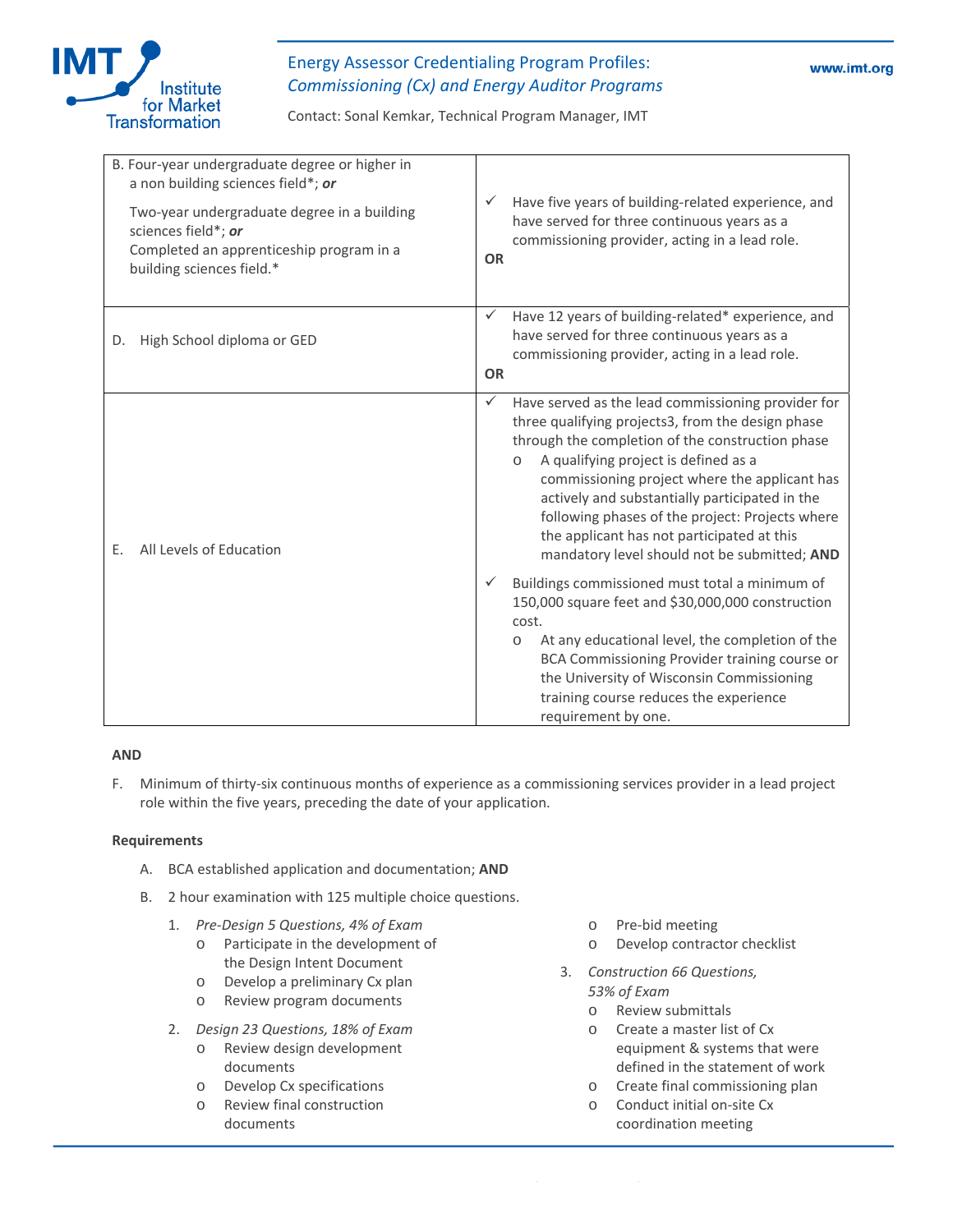

Contact: Sonal Kemkar, Technical Program Manager, IMT

- o Develop functional performance documents
- o Monitor contractor start-up & test
- o Conduct ongoing commissioning coordination meetings
- o Conduct installation verification
- o Review balancing report
- o Verify balancing report
- o Functional performance tests
- o Re-testing and issue resolution
- o Review contractor record documents and operation and maintenance manuals
- o Organize and coordinate training of the operation staff
- o Develop maintenance, operation, and/or energy management manuals
- o Re-commissioning management manual
- *d Operations 16* 4. *Occupancy an Questions, 13% of Exam*
	- o Final report
	- o Seasonal testing
	- o Near warranty-end testing
	- o Post‐occupancy review
- 5. Additional Commissioning Related *12% of Exam Content 15 Questions,*
	- o USGBC LEED Certification, as it Additional Commissioning only. relates to Fundamental and
	- o BCA Essential Attributes
	- o Construction document process (protocol, RFI, submission, shop drawings, etc.)
	- o ASHRAE Guidelines

# Recertification/3yrs ‐

- Renewal of certification requires completing a recertification application and approval.
- Evidence of continued competence, as demonstrated by additional work experience and other related professional activities. BCCB provided Recertification Handbook.

#### **National Environmental Balancing Bureau (NEBB)**

**Conti nuing Education & Recertification** 

NEBB certifies firms that meet certain criteria, including owning a complete set of instruments required for the techniques and procedures necessary to conduct commissioning of a building, and have a NEBB Certified Professional as a full‐time employee.

#### *Retro‐commissioning Certification*

RCx: NEBB certification programs follow NEBB Procedural Standards that provide guidelines for work to be performed. Firms interested in the Retro-Commissioning program must have certification in TAB. This certification is for the firm and for select individuals within the firm who complete an exam. All employees of firm do not have to be certified.

#### **Fees**

- Varies, contact local chapter for application and certification details. Listing of chapters.

#### **Prerequisites**

- A. Retro‐Commissioning Certification for a Firm:
	- 1. Firm must be a Certified Firm in Testing, Adjusting, and Balancing (TAB); AND
	- 2. Firm must be a member of and in good standing with a local NEBB Chapter; **AND**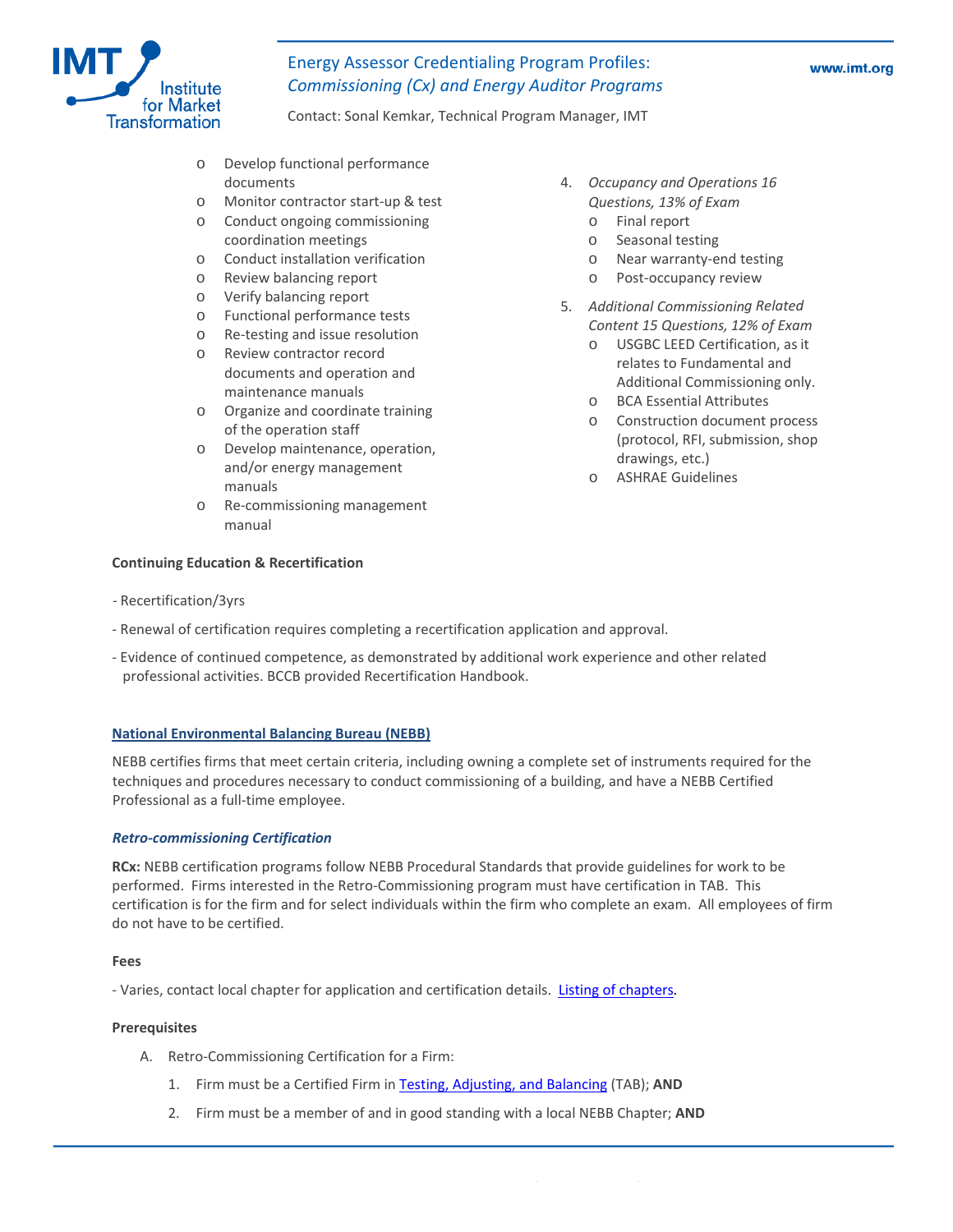

Contact: Sonal Kemkar, Technical Program Manager, IMT

- 3. Firms must possess the various instruments and equipment which are required; the local NEBB Chapter must visually confirm compliance; **AND**
- . Possess the current NEBB *Procedural Standards for Retro‐Commissioning of Existing Buildings*. 4
- B. Retro‐Commissioning Certification for an individual:
	- 1. Be employed by a NEBB certified firm on a full time basis; **AND**
	- 2. Hold a management position in the firm, be able to represent the firm on retro-commissioning.

#### **Requirements**

- **D** A. NEBB established application and documentation; **AN**
- B. Firm must confirm in writing that it will conform to the NEBB guidelines for the calibration and maintenance of the instruments and equipment required; **AND**
- C. Firm must designate in writing one or more certified professionals who will represent the firm and be responsible for the supervision of retro-commissioning work; AND
- D. NEBB exam for Building Systems Commissioning (in Procedural Standards, HVAC and Controls); AND
- E. Firm must review annually NEBB produced Retro‐Commissioning materials.
- F. Individual must pass an annual recertification examination.
- G. Attendance at the NEBB RCx Seminar is optional.

## **Continuing Education & Recertification**

Must pass annual certification exam.

#### **University of Wisconsin – Madison (UWM)**

The University of Wisconsin—Madison, Department of Engineering Professional Development offers certification as a professional knowledgeable in the commissioning process. Three certifications have different levels of skill recognition.

The certifications include:

- CxAP<sup>SM</sup> Accredited Commissioning Process Authority Professional (also CAP<sup>SM</sup>). Acknowledges applicants who have served as the primary commissioning authority during all project stages (pre-design through occupancy) on a minimum number and size of projects.
- CXM<sup>SM</sup> Accredited Commissioning Process Manager: Distinguishes applicants who have managed commissioning process activities within their organizations, such as university or government in-house programs.
- and experience of applicants who have provided commissioning services primarily in select project stages, . on small or limited scope projects, or who provide key technical support to commissioning activities  $c$ xTS<sup>SM</sup> – Accredited Commissioning Process Technical Support Provider (also CTS<sup>SM</sup>): Highlights the skill

#### *Accredited Cx Process Authority Professional (CxAP or CAP)*

CxAP or CAP<sup>:</sup> Accredited Commissioning Process Authority Professional (also CAP<sup>SM</sup>). The CxAP designation is meant to recognize individuals who have led the Commissioning Process from pre‐design through the first year of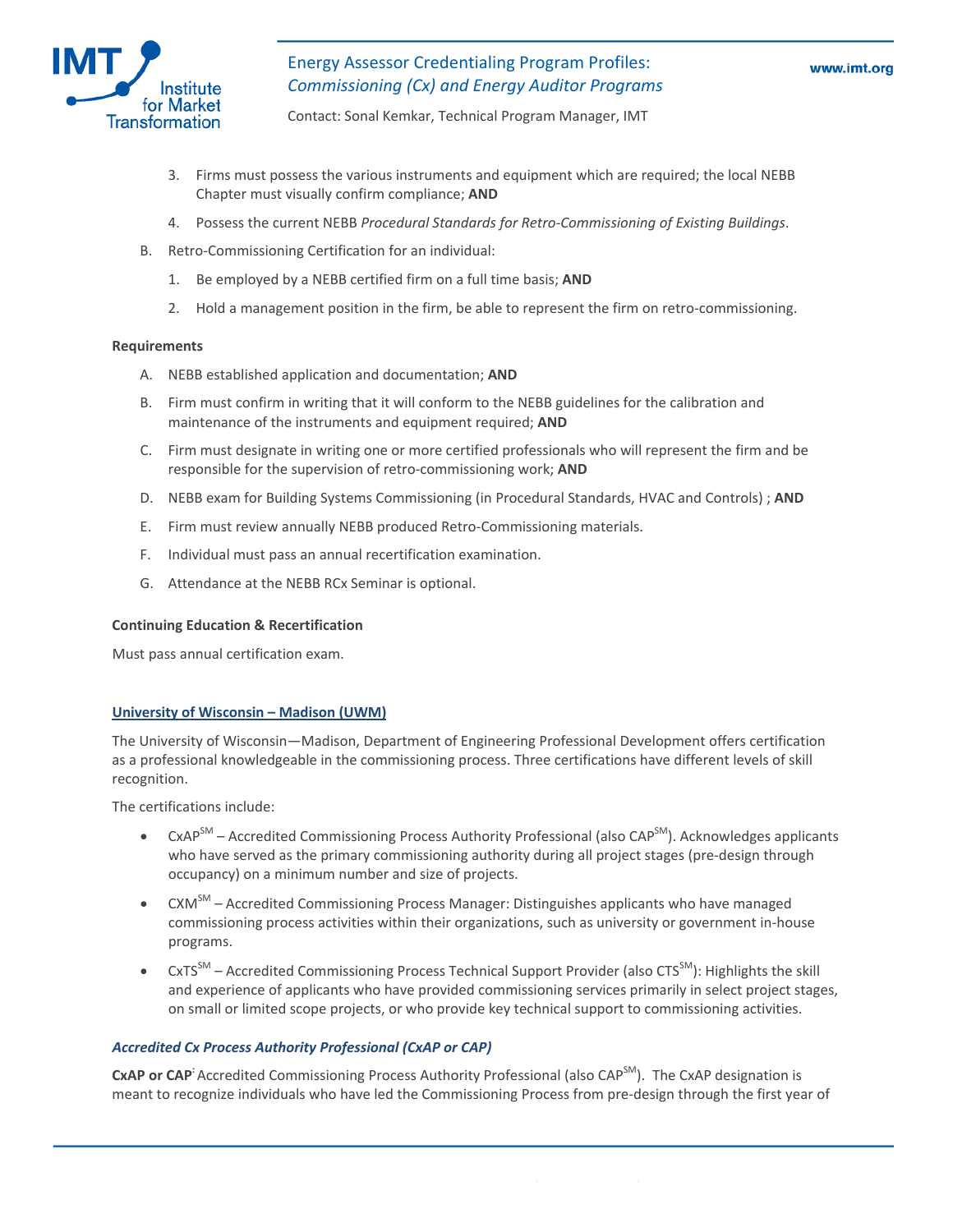

Contact: Sonal Kemkar, Technical Program Manager, IMT

occupancy, which normally includes developing a lifetime CxP plan for the life of the facility. This can include both employees of the project owner and contract service providers.

#### **Fees**

- ‐ Orientation/Review Session, Study Guide and Examination \$675
- ‐ Certification fee, currently waived \$75
- Re‐certification \$195/5yrs ‐

#### **Prerequisites**

- . Complete documentation on two new construction or major rehab projects or equivalent existing building A projects, including letters of reference by project owners.
	- 1. The Commissioning Process applied to an existing building may be substituted for new construction projects, as long as the projects meet the size criteria.
	- 2. When the size criteria are not met, then at least four projects where CxP fees were greater than \$20,000.
	- 3. ASHRAE Guidelines 0.2 and 1.2, when complete, should be used as the guideline methods for commissioning existing buildings.

#### **Requirements**

- A. University of Wisconsin Madison established application and documentation; AND
- B. Five days of UWM Commissioning Process education or training (Also offered for BCA certification); **AND**
- C. UW Commissioning Process examination which includes four parts. Two parts consist of multiple choice questions, and other two parts involve non-multiple choice exercises. To be successful, a candidate must achieve an overall score of 80 on the combination of the four exam parts. At this time, the exam is only offered during scheduled exam dates at specific locations (no remote or computer testing).

#### **Continuing Education & Recertification**

Re‐certification form includes a survey and short multiple‐choice examination

#### **American Society of Heating, Refrigerating and Air‐Conditioning Engineers (ASHRAE)**

ASHRAE is a membership society related to the science of heating, ventilation, air conditioning and refrigeration. ASHRAE's certification programs are developed by a voluntary committee of industry practitioners who are knowledgeable and experienced in the specific field of the program.

### *g Process Management Professional (CPMP) Commissionin*

CPMP: This certification tests the capability of individuals to manage the whole building commissioning process. The Commissioning Process Manager oversees and coordinates the commissioning process and communicates on

commissioning provider may perform the function of the commissioning process manager, but for other projects, behalf of the building owner with the commissioning provider and the commissioning team. For some projects, the another individual performs these functions.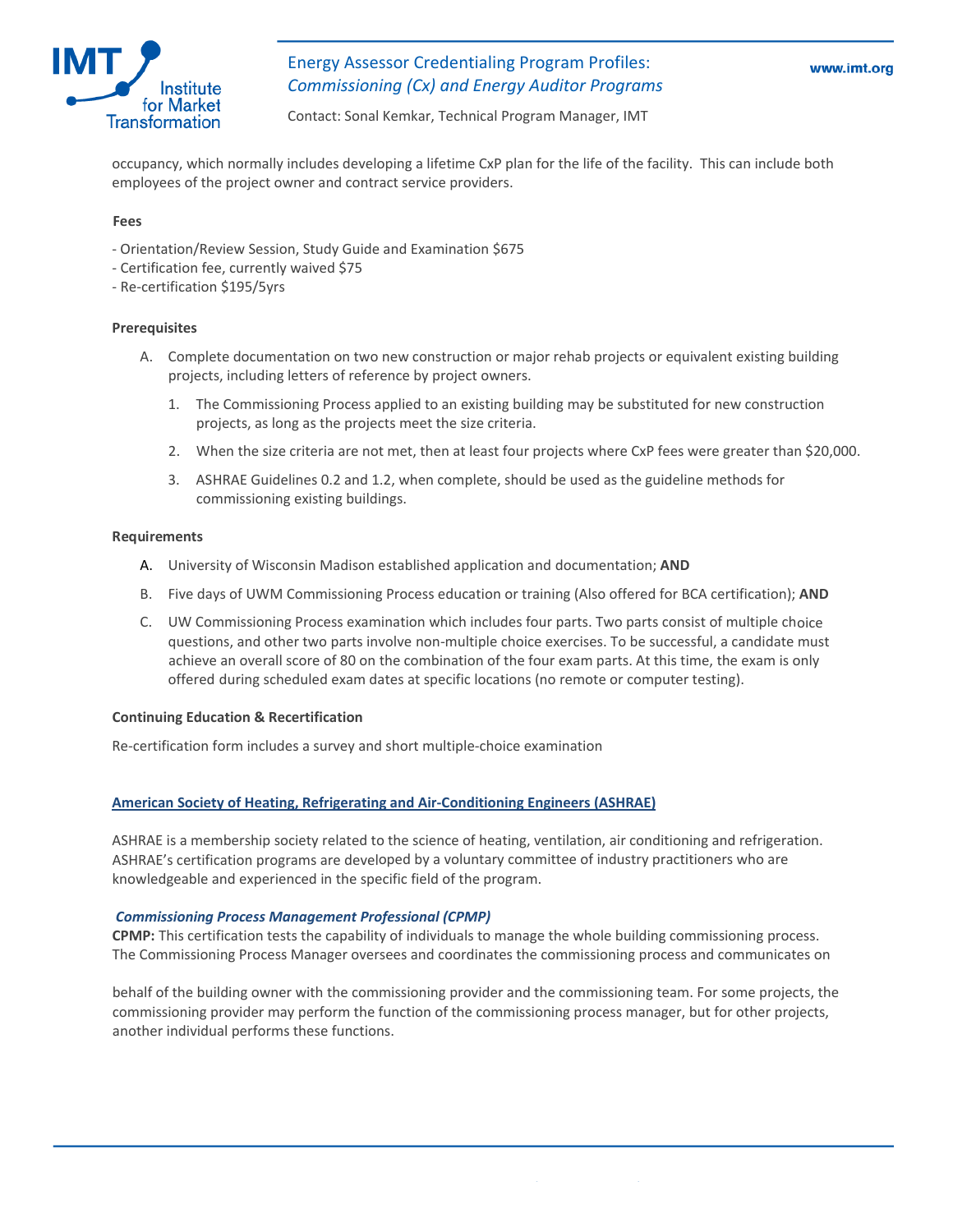

Contact: Sonal Kemkar, Technical Program Manager, IMT

#### **Fees**

- ‐ Examination \$295 for Members, Non‐members \$415
- ‐ Recertification \$125/3yrs for Members, Non‐members \$195/3yrs

## **rerequisites P**

- A. Must have been involved with at least three projects utilizing the commissioning process; **AND**
- Government‐issued license as a professional engineer or architect with at least three years of facilities B. operations/management, construction, design, or consulting experience; **OR** 
	- C. Bachelor's degree in engineering, architecture, or related field from an accredited institution of higher learning and at least six years of facilities operations/management, construction, design, or consulting experience; **OR**
	- D. Associate's degree or technical diploma in building design, construction, construction management, years of facilities operations/management, construction, design, or consulting experience; OR facility operation, or a related field from an accredited institution of higher learning and at least seven
	- operations/management, construction, design, or consulting experience. E. High school diploma or equivalent or construction‐related trades training or building operations training from a nationally or internationally recognized trade association with at least ten years facilities

- A. ASHRAE established application and documentation; **AND**
- ‐ B. Examination for the CPMP program is a proctored, closed book/closed notes, 2.5‐hour, 115‐item multiple choice test. A candidate's score is based on 100 of the items; the other 15 items, which are interspersed throughout the examination, are included for trial.
- 1. Cx process for New Buildings
	- o Pre‐Design Phase
	- o Design Phase
	- o Construction Phase
	- o Occupancy and Operations Phase
- 2. Cx process for Existing Buildings
	- o Discovery Phase
	- o Investigation Phase
	- o Implementation Phase

- **Continuing Education & Recertification**
- 45 ASHRAE Continuing Education (ACE) units/3yrs
- o Construction Phase
- o Occupancy and Operations Phase
- . Ongoing Cx process
	- o Discovery Phase
	- o Investigation Phase
	- o Implementation Phase
	- o Construction Phase
	- o Occupancy and Operations Phase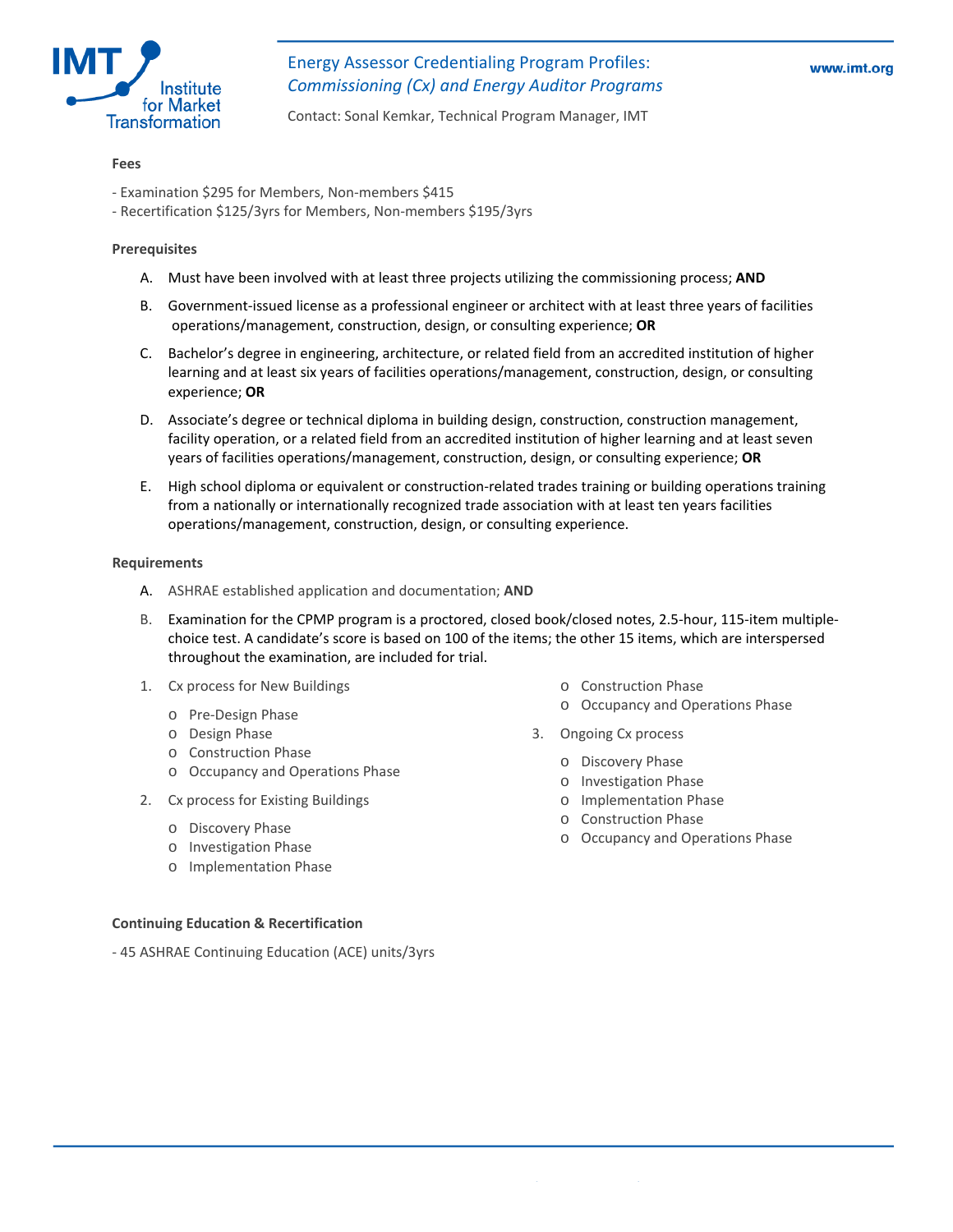

# **ENERGY AUDITOR CERTIFICATION PROGRAMS**

#### **ssociation of Energy Engineers (AEE) A**

The Association of Energy Engineers (AEE) is a nonprofit professional society. AEE provides training in energy and management. AEE has many certification titles, with a particular focus on energy performance and sustainability topics. AEE certifications are recognized by utility companies, real estate management companies, government agencies, manufacturers, engineering and architectural firms.

#### *[C](http://www.aeecenter.org/)ertified Energy [Manager](http://www.aeecenter.org/) (CEM)*

**CEM:** CEM program is intended to identify persons with acceptable knowledge of the principles and practices of energy management related disciplines and laws governing and affecting energy managers through completing an examination and fulfilling prescribed standards of performance and conduct.

#### **Fees**

Web based \$995 Member or non-profit, \$1095 Non-member ‐ Application: Onsite \$200 Web based \$300 ‐ Required Training: Onsite \$1,595 Member/gov't, \$1795 Non‐member ‐ Reinstatement

‐ Reexamination: - Reinstatement fee \$250 Onsite \$100 Web based \$150 ‐ Renewal \$200/3yrs

#### **Prerequisites**

CEM candidate must meet one of the following criteria which are verified by letters of reference and verification of employment letter:

- A. Four-year engineering/architectural degree and/or be a registered Professional Engineer (P.E.) or Registered Architect (RA), with at least three years experience in energy engineering or energy management; **OR**
- B. Four-year business/related degree and at least five years experience in energy engineering/energy management; **OR**
- C. Two-year technical degree and eight years experience in energy engineering or energy management; OR
- D. Ten years + verified experience in energy engineering or energy management.

- A. AEE established application; **AND**
- verification and college *transcripts* at least 4 weeks prior to the date of the examination; AND B. Additional documents, **either** *2 professional references and employment verification* **and/or** *client*
- C. AEE established preparatory training seminar (available onsite and online), mandatory only as of July 1, 2009. There is the possibility for an AEE local chapter or individual CEM to conduct the training if prior consent has been granted by AEE Executive Director (770 447 5083) ; **AND**
- **three** D. AEE established four hour, written, **open‐book** exam. 11/17 sections must be completed, including **required** (**R**) **sections.** Proctored by an approved exam administrator.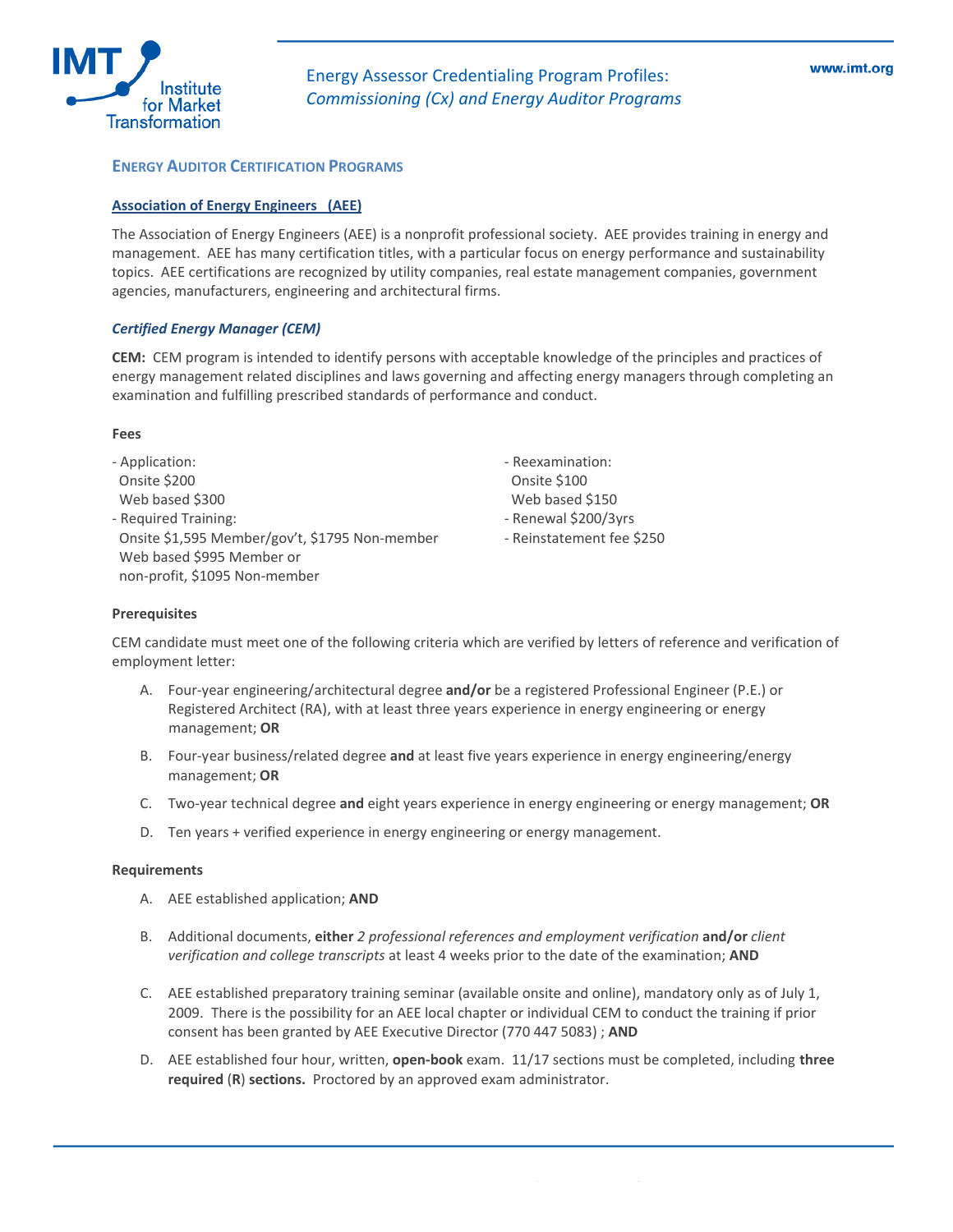

- 1. Codes & Standards/Indoor Air Quality **R**
- 2. Energy Accounting and Economics **R**
- 3. Energy Audits and Instrumentation **R**
- 4. Electrical Systems
- . HVAC Systems 5
- . Motors and Drives 6
- 7. Industrial Systems
- 8. Building Envelope
- 9. Cogeneration and CHP Systems
- 10. Energy Procurement
- 11. Building Automation and Control Systems
- 12. Green Buildings, LEED & Energy Star
- 13. Thermal Energy Storage Systems
- 14. Lighting
- 15. Boiler and Steam Systems
- 16. Maintenance & Commissioning
- 17. Alternative Financing

#### **Continuing Education & Recertification**

- A. Lach certification holder must earn ten (10) professional credits every three years to maintain certification.
	- 1. Continued employment in energy management/energy engineering activities = 1 credit/yr
	- 2. Membership in a professional engineering society = 1 credit/yr (3 max)
	- 3. Continuing education in energy management/engineering related seminars and college courses (including onsite or online) = 2 credits/CEU or 2 credits/10 contact hours
	- 4. Professional awards or papers presented and published re: energy engineering/management = 2 credits each
	- 5. Offices held in a professional engineering society = 1 credit/yr

## *Certified Energy Auditor (CEA)*

CEA: The CEA program was established to identify persons with acceptable knowledge of the principles and practices of energy auditing through completing an examination and fulfilling prescribed standards of performance and conduct.

#### **Fees**

- ‐ Application: Onsite \$200
- Web based \$300
- ‐ Required Training: Onsite \$1,250 Member, \$1,350 Non‐member Web based \$995 Member or \$1095 Non-member
- 
- Renewal \$200/3yrs Reinstatement fee \$250 ‐

## **Prerequisites**

CEA candidate must meet one of the following criteria which are verified by letters of reference and verification of : employment letter

A. Four-year engineering/architectural degree and/or be a registered Professional Engineer (P.E.) or Registered Architect (RA), with at least three years experience in energy auditing, energy management, facility management, or experience related to energy management; OR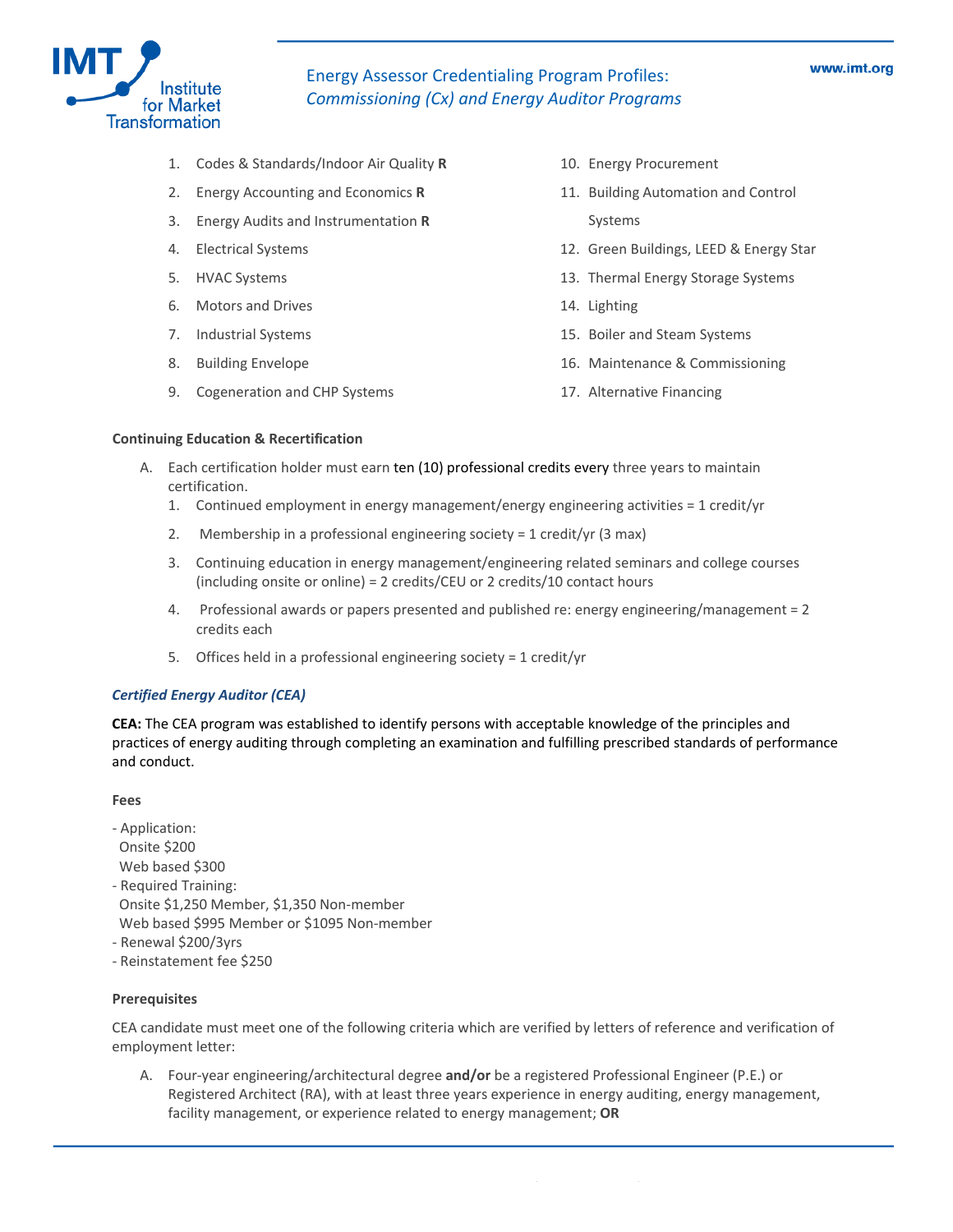

- B. Four-year non-engineering degree and at least four years experience in energy auditing, energy management, facility management, or experience related to energy management; OR
	- C. Two-year technical degree and five years experience in energy auditing, energy management, facility management, or experience related to energy management; **OR**
	- D. Ten years + verified experience in energy auditing, energy management, facility management, or experience related to energy management; **OR**
	- E. The current status of **Certified Energy Manager (CEM).**

- A. AEE established application; **AND**
- B. dditional documents, **either** *2 professional references and employment verification* **and/or** *client* A *verification and college transcripts* at least 4 weeks prior to the date of the examination; **AND**
- C. Must receive a pass rate of 70% on an onsite or web based AEE CEA examination. The applicant is given four hours to complete the exam and it is open book.
	- 1. Building Envelope
		- o Heat flow concept
		- o R and U values
		- o Walls, roofs, windows, Low E glass
		- o Infiltration
		- ommittation<br>
		online Energy management opportunities<br>
		onlines
	- - o Measurement of light o Types of motors
		- o Efficiency / efficacy / light color‐ CCT/CRI
		- o Lamp lumen depreciation
		- o Lamp types and characteristics
		- o Controls
		- o Energy management opportunities
	- 3. Air Conditioning Systems
		- o HVAC basics / load estimating / efficiencies
		- o Components
		- absorbers o Chillers — electric, gas‐driven,
		- o Piping arrangements
		- o Energy savings opportunities
	- 4. Heating Systems
		- o Boilers: fire tube, water tube, cast iron
		- o Distribution systems and thermal units
- o Boiler energy management opportunities
- o Furnaces electric, gas, pulse, condensing
- o Furnace energy management
- 5. Motors and Drives 2. Lighting Systems
	-
	- o Squirrel cage induction motors
	- o Operating characteristics / efficiencies
	- o Variable frequency drives
	- o Energy management opportunities
	- 6. Heat Pumps
		- o Operation / efficiencies
		- o Classifications
		- o Energy management opportunities
	- 7. Ventilation Systems
		- o Types / characteristics
		- o Heat recovery methods
		- o Energy management opportunities
	- 8. Domestic Hot Water Systems
		- o Types / efficiencies
		- o Circulating pumps
		- o Heat pump water heaters
		- o Energy management opportunities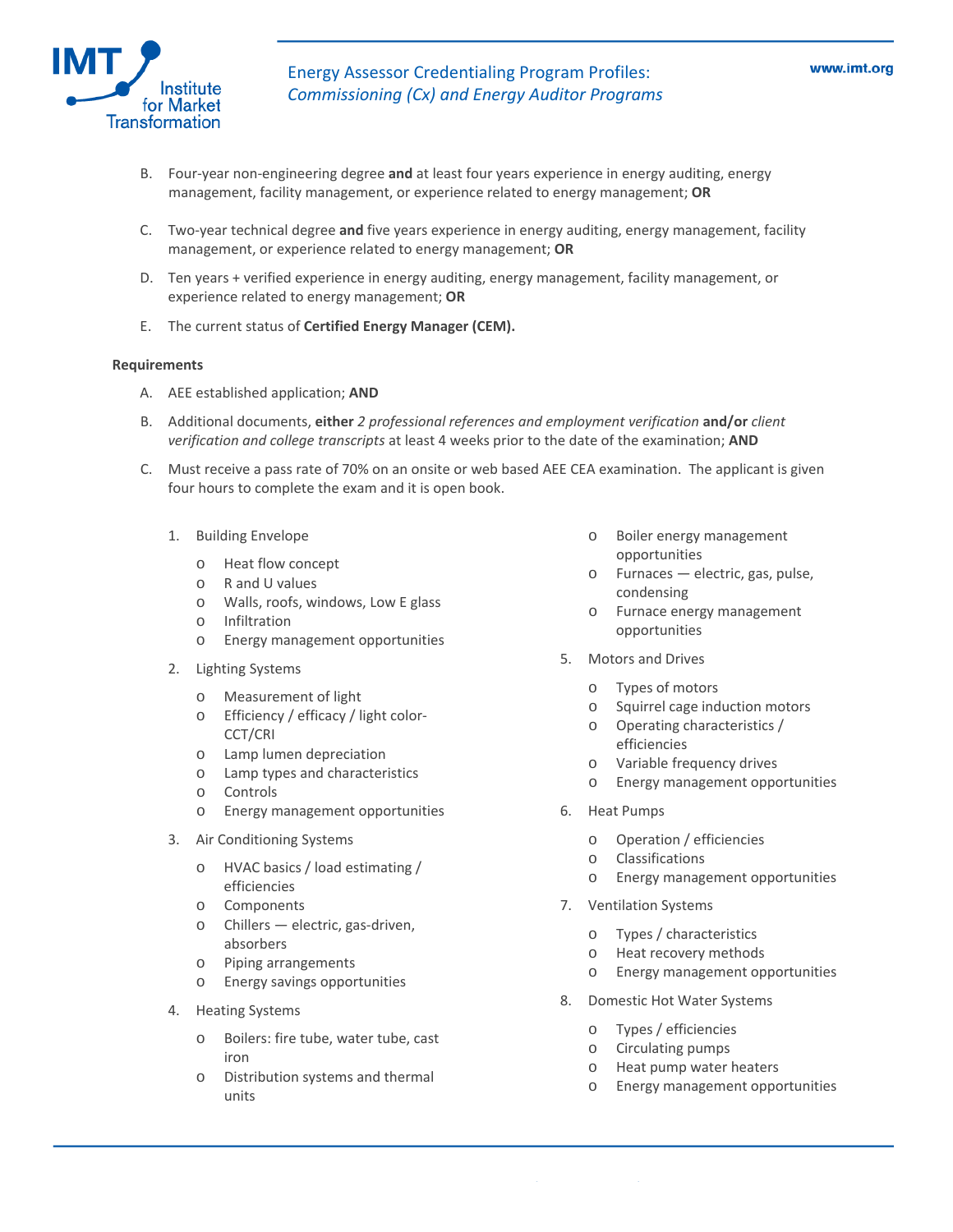

- 9. Water Conservation and Audits
	- o Rate structures
	- o Water conservation methods
	- o Irrigation and landscaping
	- o Leak detection
	- o Water audit

## **continuing Education & Recertification**

#### 10. Utility Analysis

- o Demand and energy
- o Rates classifications
- o Identifying billing errors
- o Energy accounting
- A. Each certification holder must earn ten (10) professional credits every three years to maintain certification\*.
	- 1. Continued employment in energy auditing activities =  $1$  credit/yr
	- 2. Membership in a professional engineering society = 1 credit/yr (3 max)
	- 3. Continuing education in energy auditing related seminars and college courses (including onsite or online) = 2 credits/CEU or 2 credits/10 contact hours
	- 4. Professional awards or papers presented and published re: energy auditing = 2 credits each
	- 5. Offices held in a professional engineering society = 1 credit/yr
	- 6. \*An actively certified CEA, upon retiring and reaching the age of sixty-two, is certified for life. No further reporting is necessary except to notify the certification director of meeting the age requirement by sending a copy of your driver's license.

#### **American Society of Heating, Refrigerating, and Air‐Conditioning Engineers (ASHRAE)**

. ASHRAE is a membership society related to the science of heating, ventilation, air conditioning and refrigeration ASHRAE's certification programs are developed by a voluntary committee of industry practitioners who are knowledgeable and experienced in the specific field of the program.

#### *High Performance Building Design Professional (HPBDP)*

of HVAC&R operations helps to achieve and maintain building performance goals. **HPBDP:** The HBDP examination is designed to assess an individual's understanding of how the management

#### **ees F**

- Examination \$295 for Members, Non‐members \$415 ‐
- ‐ Recertification \$125/3yrs for Members, Non‐members \$195/3yrs

#### **Prerequisites**

- A. Licensed as a Professional Engineer (P.E.); **OR**
- B. Bachelor's degree in engineering or a related field from an accredited institution of higher learning and a 5 + years of experience in HVAC&R design; **OR**
- C. Associate's degree or Technical degree or certificate in design, construction, or a related field from an accredited institution of higher learning and 7 + years of experience in HVAC&R design; **OR**
- D. High School diploma or equivalent and  $10 +$  years of experience in HVAC&R design.

#### **equirements R**

A. ASHRAE established application and documentation; **AND**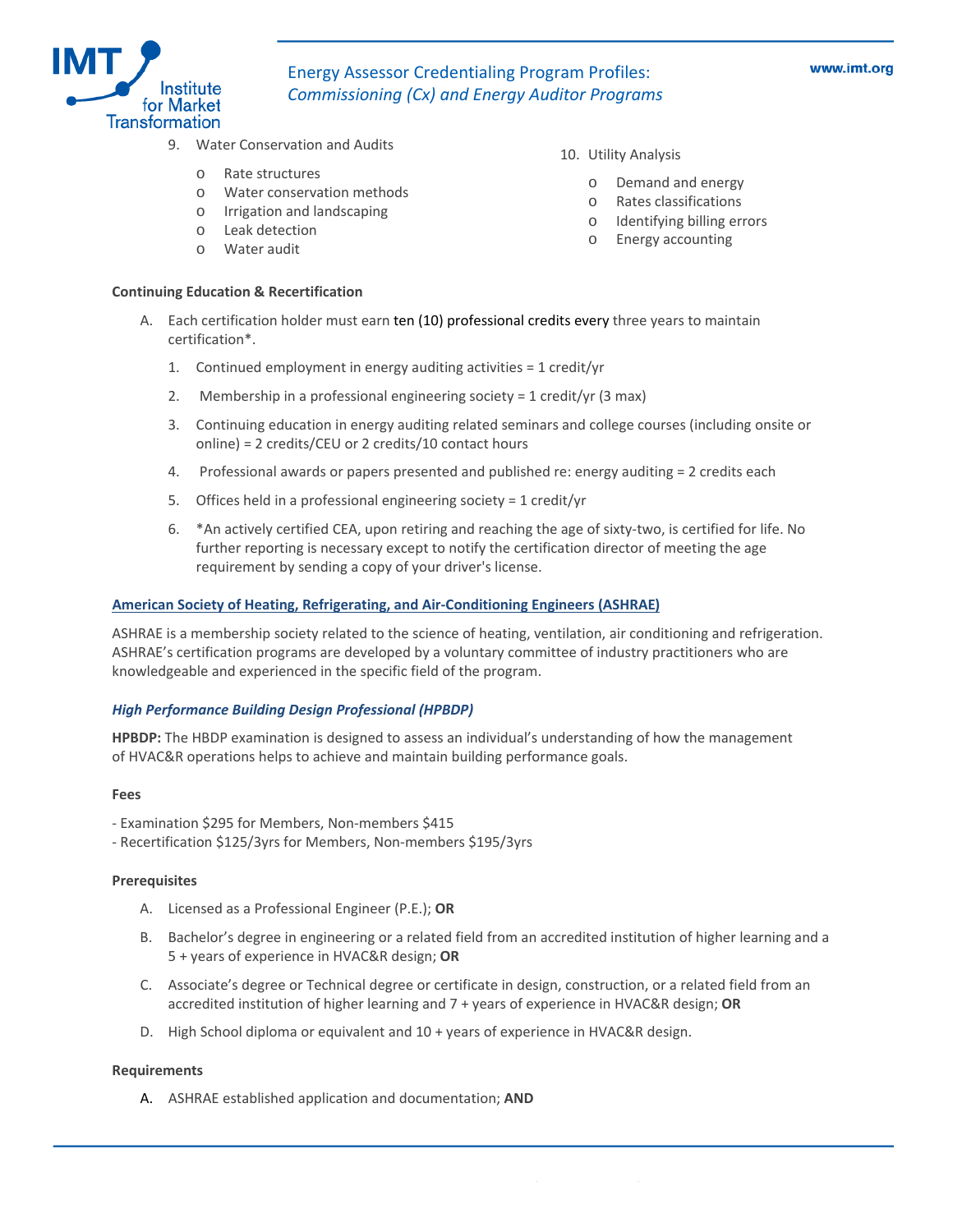

- single‐correct‐answer items, of which 100 will be graded. The additional 15 items are interspersed throughout the examination and are used for "pre-test" purposes. Candidates have 2.5 hours in which to B. Each examination is closed book with the use of a scientific calculator and consists of 115 multiple‐choice, complete the exam.
	- - o Sustainability Concepts
		- HVAC Processes o
		- o Sustainable Processes
		- o Environmental Improvement Programs and Rating Systems
	- 2. Energy Analysis
		- o Preliminary Energy Analysis
		- o Envelope / Massing / Orientation Optimization
		- o Ventilation
		- o Energy Compliance Modeling
	- 3. Indoor Environment
		- o Lighting
		- o Air Quality
		- o Thermal Comfort
	- 4. Controls and Monitoring
		- o Optimizing Control Strategies
		- o Control Hardware

## **Conti nuing Education & Recertification**

- 45 ASHRAE Continuing Education (ACE) units/3yrs

## **Buil ding Performance Institute (BPI)**

BPI is a non-profit organization that develops technical standards for home performance and weatherization retrofit work in North America. BPI also provides related training programs, professional credentialing for individuals and company accreditations.

## *ulti‐Family Building Analyst (MFBA) M*

MFBA: This certification is intended for those individuals who conduct multi-family building performance audits, including measurement and verification services with related building analysis. Individuals may also specify, sell, and coordinate and/or install certain building performance work.

## **Fees**

- ‐ Examination \$225
- ‐ Optional 3rd Party Training: \$500 ‐ \$2000
- Renewal: Cost of 30 Continuing Education units/3yrs varies
- 1. General **Performance Metrics 1. Benchmarking w/ Performance Metrics** 
	- o Project Performance Measurement
	- o Energy Performance Verification
	- o Environmental Performance Measurement
	- 6. Water Conservation
		- o Storm Water Management
		- o Domestic Water Management
		- o Process / Wastewater Management
	- 7. Commissioning in Sustainable Construction
		- o Documentation
		- o Commissioning Process
	- 8. Operations & Maintenance of High Performance Buildings
		- o Energy Use and Management
		- o Environmental Control and Management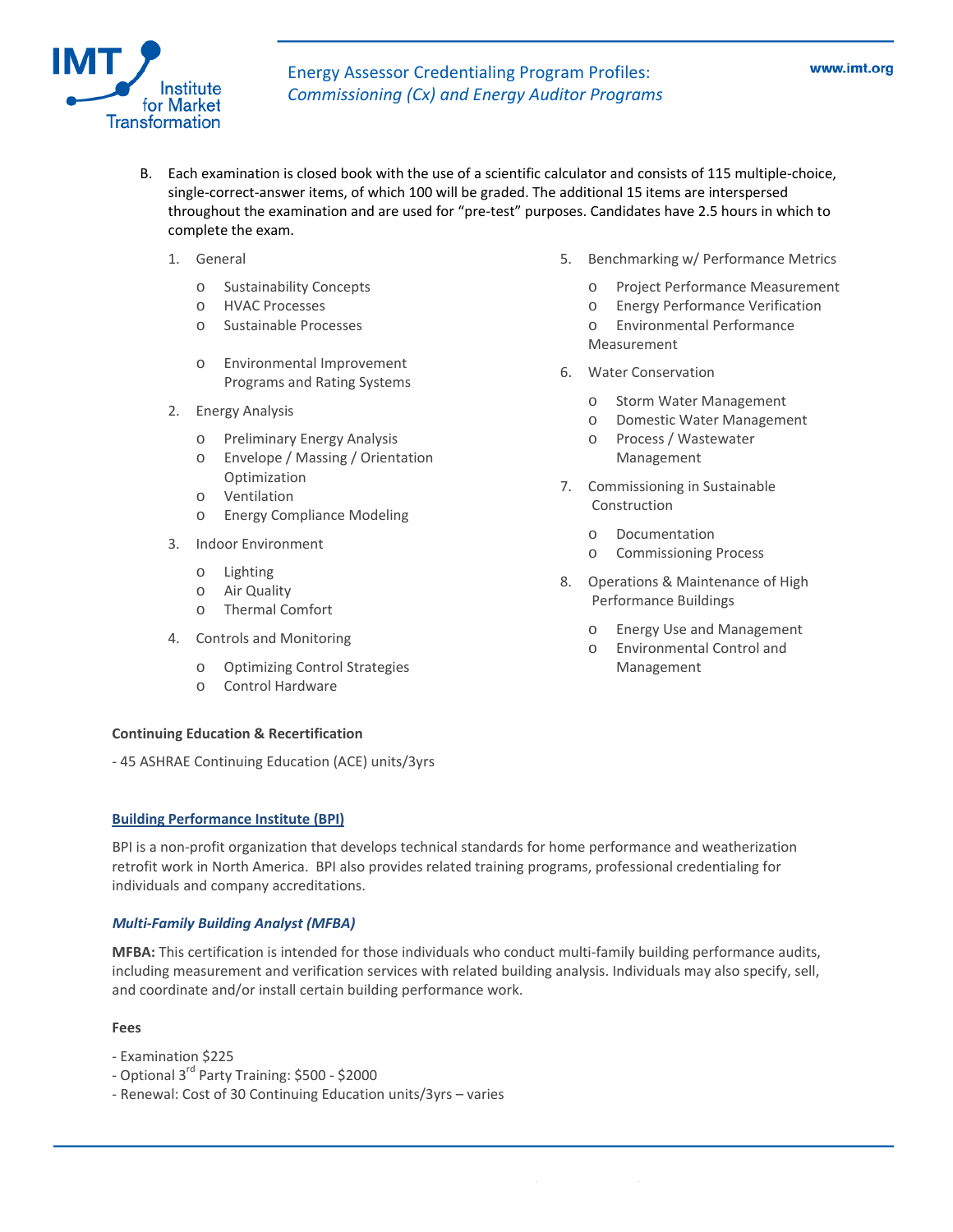

#### **Prerequisites**

- A. Candidates for any BPI certification do not need to meet specific prerequisites, although related experience is recommended.
- B. Optional  $3<sup>rd</sup>$  party training available.

## **Requirements**

- A. BPI established application; **AND**
- B. 100-question written exam with a time limit of two hours. > 70% required to pass. BPI does not require that the written exam be attempted before field assessment; **AND**
- C. Field assessment
- D. Topics examined include:
	- 1. Overview of Multifamily Audit Process
	- 2. Data Collection & Data Management
	- 3. Building Envelope
	- 4. Ventilation & building Air Flow
	- 5. Heating and Hot Water Systems
	- 6. Cooling Systems
	- 7. Energy End Use Allocation
	- 8. Electrical Systems & Metering Schemes
- 9. Building Energy Modeling
- 10. Energy Measure Analysis
- 11. Combined Heat and Power (CHP)
- 12. Audit Reporting
- 13. Energy Modeling
- 14. Blueprint Evaluation
- 15. Moisture Analysis
- 16. HVAC System Analysis
- 17. CAZ Testing

#### **Continuing Education & Recertification**

- A. A MFBA must accumulate ten (30) Continuing Education Units (CEU) every three years and pass a field exam; 10-29 CEU and pass a 50 question written exam and field exam; or < 10 and pass 100 question written exam and field exam to maintain certification.
	- 1. BPI recognized training = unlimited units/yr
		- $\circ$  Whole-house session = 1 CEU/1 hour
		- o Specialized software = 1 CEU/2 hours
		- $\circ$  Construction services = 1 CEU/2 hours
		- o Sales and Marketing = 1 CEU/3 hours
		- $o$  Building code session = 1 CEU/3.5 hours
		- o Primary certification training = 1CEU/4 hours
	- 2. Online approved  $CE =$  unlimited units/yr
- 3. Magazine article = 0.5 CEU/article (8 max)
- 4. Training conducted as a trainer = unlimited/yr
- 5. Author of published related book = 36 CEU/book (36 max)
- 6. Write BPI approved educational article = 2 CEU/article (8 max)
- 7. Presentation of BPI approved material = 1 CEU/hour